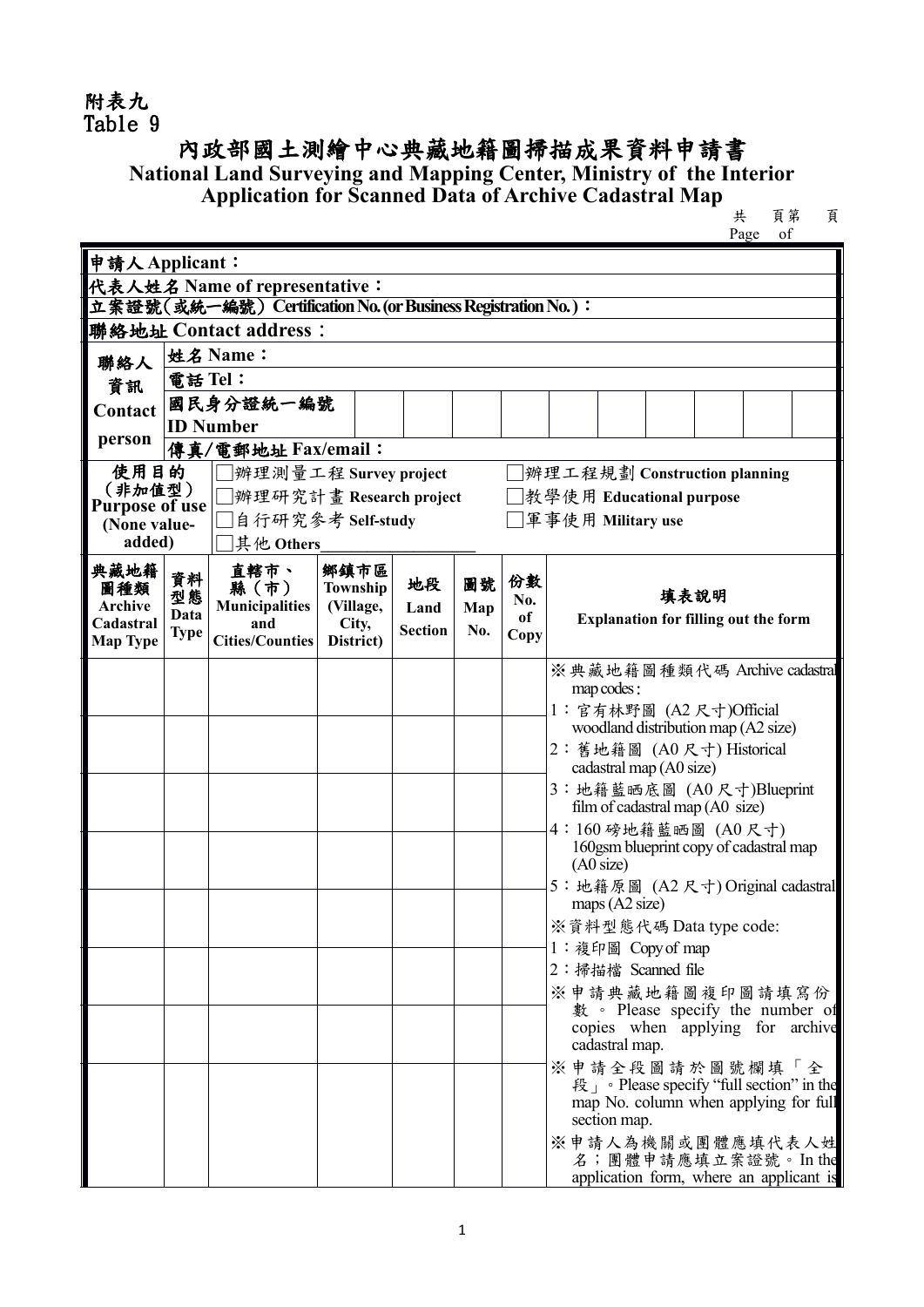|               |                                                               |                               | an institution or organization, the name<br>of its representative shall be specified;<br>where an applicant is an organization, its<br>certification no. shall be specified. |
|---------------|---------------------------------------------------------------|-------------------------------|------------------------------------------------------------------------------------------------------------------------------------------------------------------------------|
|               | 資料使用注意事項 Important notes for use of data:                     |                               |                                                                                                                                                                              |
|               |                                                               |                               | 1. 申請人應依申請目的使用資料,不得移作申請目的外之使用。An applicant shall use the data pursuant                                                                                                       |
| application.  |                                                               |                               | to the purpose of the application and may not use the data outside the scope of the purpose specified in the                                                                 |
|               |                                                               |                               | 2. 非經本中心書面許可, 申請人不得自行重製或交付他人使用, 亦不得以附加或改良資料為由, 自行                                                                                                                            |
|               |                                                               |                               | 重製或交付他人使用。Without the NLSC's written consent, an applicant may not duplicate the data or                                                                                     |
|               |                                                               |                               | deliver the data to a third party for use, or duplicate the data or deliver the data to a third party for use for                                                            |
|               | the purpose of adding or modifying the data.                  |                               |                                                                                                                                                                              |
|               |                                                               |                               | 3. 申請人將資料委託處理時,應於申請書備註欄載明,委託事務完畢後,應將資料收回,受託人不得留                                                                                                                              |
|               |                                                               |                               | 存。 Where an applicant entrusts the data to a mandatory, the applicant shall specify such mandate in the remarks                                                              |
|               |                                                               |                               | column of the application form and collect the data from the mandatory, who is not allowed to keep a copy of such                                                            |
|               | data in any form, after the mandate completes.                |                               |                                                                                                                                                                              |
|               |                                                               |                               | 4. 資料使用若涉及著作權、國家安全等相關觸法情事,概由申請人自負所有民事及刑事責任。An applicant                                                                                                                      |
|               |                                                               |                               | shall be fully and solely responsible for all civil and criminal liabilities if the applicant's use of the data infringes                                                    |
|               | upon copyright or national security.                          |                               |                                                                                                                                                                              |
|               |                                                               |                               | 5. 資料已停止訂正及使用,僅供參考,不得作為土地鑑界複丈、量計土地面積或建築設計等之依據,一切                                                                                                                             |
|               |                                                               |                               | 權利界址以該管地政事務所保管之地籍資料為準,本中心不負精度及正確性之證明,或法律責                                                                                                                                    |
|               |                                                               |                               | 任。Where data are ceased to be updated and used, such data are for reference only and may not be used for revision                                                            |
|               |                                                               |                               | survey to establish land boundary, land area measurement or architectural design. All rights associated with land                                                            |
|               |                                                               |                               | boundary shall be determined by the cadastral data maintained by the land offices overseeing such land. The NLSC                                                             |
|               |                                                               |                               | does not provide evidence of the precision and accuracy of such data and shall not be held legally liable in any way.                                                        |
|               |                                                               |                               | 6. 申請人如對交付之資料有疑義,應於資料交付起七日內檢附收據提出疑義,由本中心查明處理,逾期不                                                                                                                             |
|               |                                                               |                               | 予受理;倘申請人以掃描、影印、翻拍或數化等方式使用紙圖,本中心對其品質不負保證,亦不受理疑                                                                                                                                |
|               |                                                               |                               | 義退費。 Where an applicant has any doubt regarding the delivered data, the applicant shall raise the doubt to the                                                               |
|               |                                                               |                               | NLSC for examination by submitting the receipt within seven days after the delivery of such data, or otherwise the                                                           |
|               |                                                               |                               | NLSC will not answer the case if the applicant fails to do so within the stipulated time limit. If the hard copy data is                                                     |
|               |                                                               |                               | scanned, copied, remade or digitized, the quality will not be guaranteed and the refund will not be accepted.                                                                |
|               |                                                               |                               | 7. 本申請書依測繪成果申請使用辦法蒐集個人資料, 僅供本申請使用, 不作為其他用途。Personal                                                                                                                          |
|               |                                                               |                               | information gathered in accordance with "Regulations of surveying and mapping data application", is just                                                                     |
|               | for the use of this application only, not for other purposes. |                               |                                                                                                                                                                              |
| 8. 備註 Remark: |                                                               |                               |                                                                                                                                                                              |
|               |                                                               | 申請人簽名 Applicant's signature : |                                                                                                                                                                              |
|               |                                                               |                               | 以上申請欄位不足時,請填寫續頁表格 If there is not sufficient space in the above application columns, please fill the continuation sheet.                                                     |

|                                        | 以下由本中心填寫 Below shall be filled out by the review staff of the NLSC |                    |                         |                      |                                          |                                                               |                                                  |
|----------------------------------------|--------------------------------------------------------------------|--------------------|-------------------------|----------------------|------------------------------------------|---------------------------------------------------------------|--------------------------------------------------|
| 收件日期<br>Application<br>acceptance date | 年<br>月<br>month<br>year                                            | 日<br>day           | 收件號碼<br>Case No.        |                      |                                          | 收據號碼<br>Receipt No.                                           |                                                  |
| 預收日期<br>Date of pre-<br>payment        | 月<br>年<br>$m$ onth $-$<br>year                                     | 日<br>day           | 預收金額<br>Pre-paid amount |                      |                                          | 應收金額<br>Amount payable                                        |                                                  |
| 辦理經過<br>Stages of<br>processing        | 收件<br>Acceptance                                                   | 資料處理<br>Processing |                         | 收費<br>Payment of fee | 領件簽收<br>Issuing and signing by applicant |                                                               |                                                  |
| 經辦日期<br>Date of processing             |                                                                    |                    |                         |                      |                                          |                                                               |                                                  |
| 辦理人員<br>Staff in charge                |                                                                    |                    |                         |                      |                                          | 簽收 Signing for the receipt :<br>」線上下載<br>コdownload □ by email | □函送   □郵貨運<br>□ by letter   □ by post or freight |